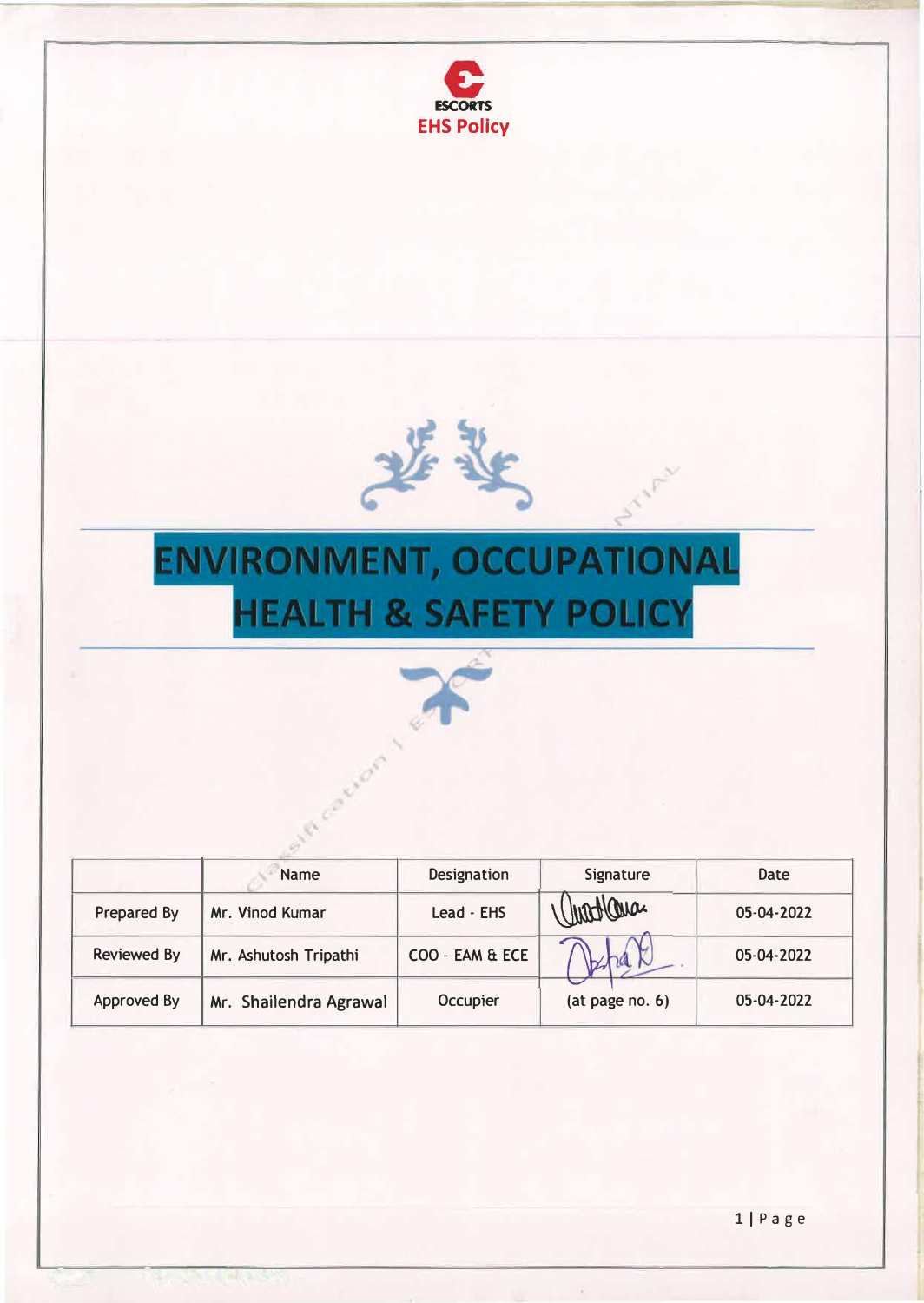**ENVIRONMENT, OCCUPATIONAL HEALTH & SAFETY POLICY** 

We, at **Escorts Limited ("EL" or "Company"),** value environment and people as most important resource and are committed to achieve excellence in Environment, Occupational Health & Safety (EHS) management by providing a safe and healthy work environment, at all locations.

# **VISION:**

To develop interdependent safety culture to incorporate and continuously improve the principles and regulations to achieve sustenance of workplace health & safety through education, awareness, training, and other EHS strategies developed through the process. To assimilate the fundamentals of environment protection, health, hygiene and safety in the EL , community.

# **NEED:**

The need of the EHS Policy is to align with the expectations of management to our stakeholders and promote the healthy work culture through:

- 1. Providing transparent guidelines to all stakeholders;
- 2. Defining the role, responsibility and accountability at all level of Company; and
- 3. Periodic review and taking necessary actions.

# **TO ACHIEVE GOALS:**

- 1. The Company is committed for the prevention of occupational injury, hazard & pollution.
- 2. Providing safe and better technology for ensuring and upgrading EHS standards.
- 3. Develop, sustain and continually improve safe work practices and standards to safeguard environment, employees, contractors and community.
- 4. Comply with and endeavoring to exceed all applicable legislative, statutory and regulatory requirements related to Environment, Occupational Health and Safety.
- 5. Providing information, instructions, training and supervision to employees and service providers to carry out their tasks in safe manner.
- 6. Monitor and review EHS management systems and working conditions periodically.
- 7. Minimizing the environmental impact and carbon footprint by optimizing the consumption of energy, conserving natural resources, focusing on renewable resources and adopting and sustaining green initiatives.
- 8. Providing adequate resources, support and integrating EHS requirements in all activities and decisions for the Company's EHS performance improvement.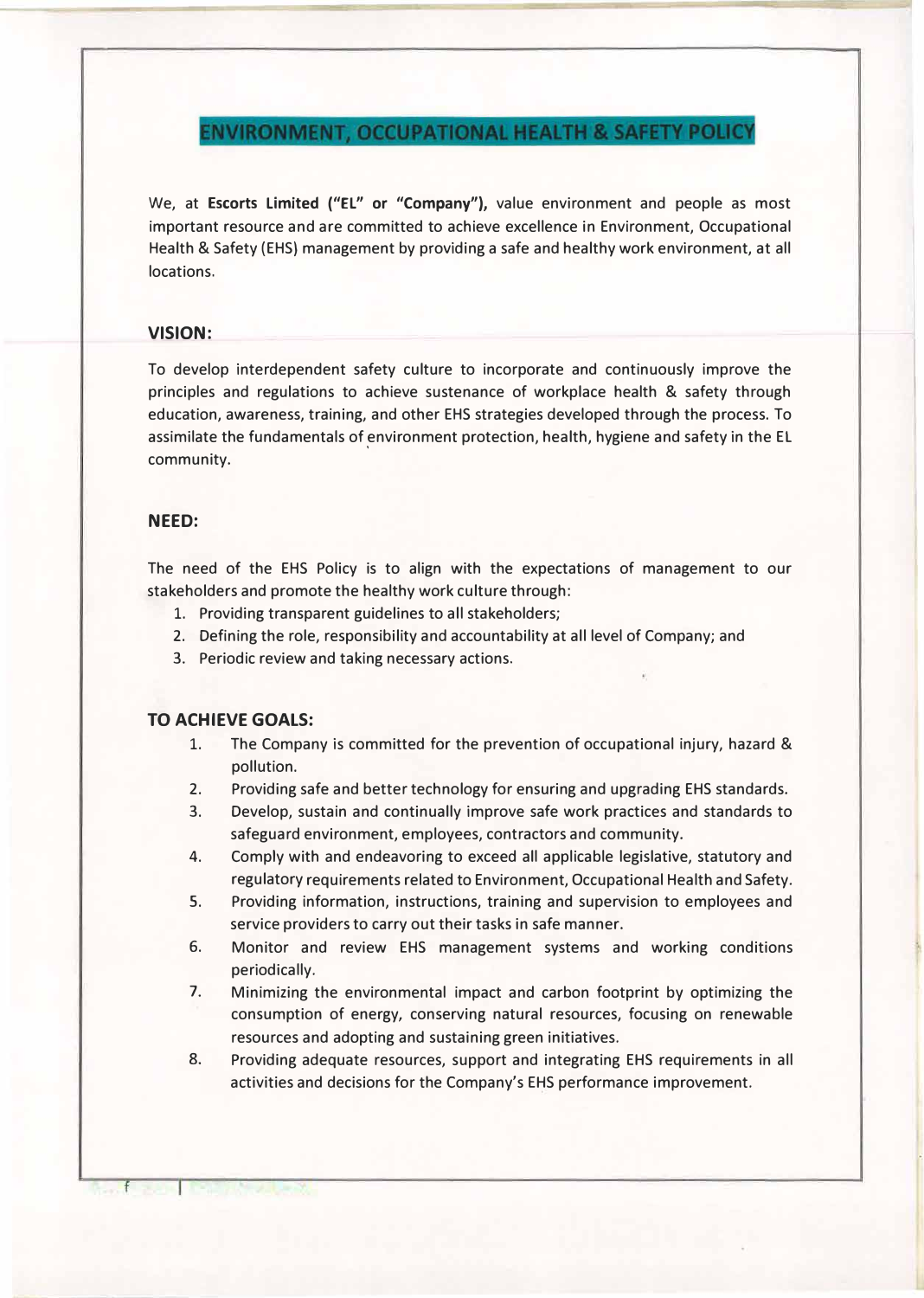All employees should be committed to achieve highest standard of EHS and ensure effective compliance of the EHS policy for achieving the goals specified above.

## **PROCESS TO ACHIEVE THE GOALS:**

The Company has derived the focused approach to achieve the goal in broader category of:

- Leadership approach
- Appropriate structures
- Focused process and actions

In view of the above, roles and responsibilities are defined, for all individuals and departments by developing respective action plan to achieve common goal.

#### **ROLES AND RESPONSIBILITIES:**

## **1. Occupier/ Management**

The key responsibilities of the Management regarding the EHS includes but are not restricted to:

- Develop a set of documentation pertaining to the statutory & mandatory requirements for achieving the objectives of this document at Group as well as the Individual Plant Level in line with MTBP.
- Provide framework, periodically analyze & review the effectiveness and implementation of these documents so as to comply with changes/modifications in any legal and other obligatory requirements in horizontal deployment manner.
- Provide means for expert assistance on all aspects related to effectiveness & continual improvement of EHS and compliance to globally recognized standards.
- Provide means to develop strategies and planning to manage & continually enhance the relation between EHS and organization Core Values:
- Provide framework for incorporating EHS responsibilities in all job descriptions & the KRA's of all Employees.
- Provide framework to communicate, receive outcome of the accountability & responsibility for employees at all levels.
- Develop projects and take realistic targets to attain a sustainable management by reducing water & energy consumption, reducing emissions & carbon footprint.
- Provide means & support to participate in EHS related competitions'/awareness programs under National/International agencies to be globally recognized in field of EHS.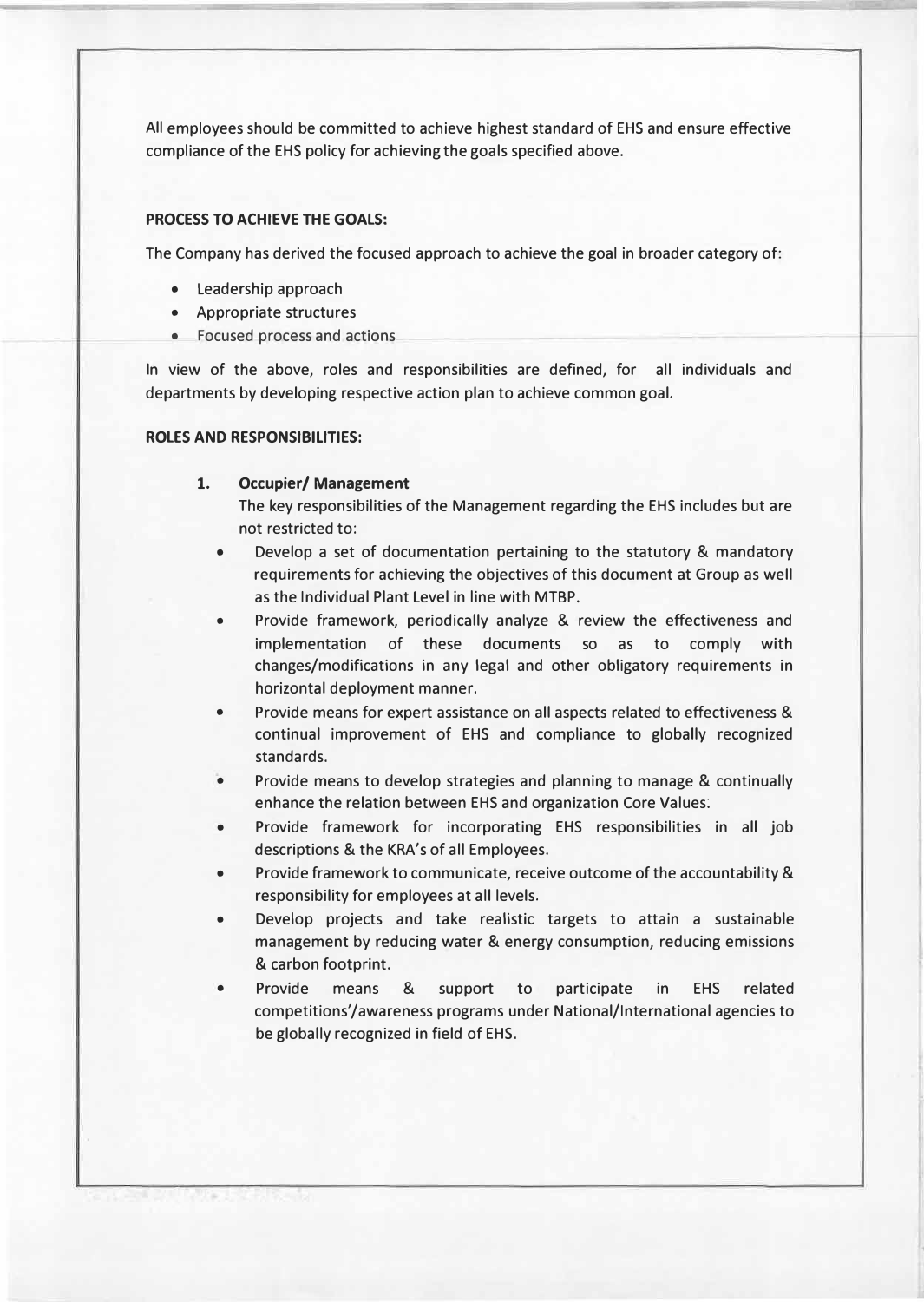#### **2. Plant Head/ Factory Manager:**

Factory Manager is the single point of contact for the accountability of EHS Management System for the respective Plant. The functions of Factory Manager include the following but are not limited to:

- Ensure compliance to all requirements specified with legal documentations & other obligations to stimulate the standards of EHS Management throughout the Plant.
- Develop the road map and action plan to achieve the Company's goal and MTBP for EHS and communicate clearly to all stakeholders.
- Provide assistance to Plant EHS Team who will be responsible to organize awareness programs, training and other activities for managing EHS in the Plant.
- Provide means & ensure imparting necessary induction/ refresher/ job specific training(s) to all employees to keep them aware & up to date with the responsibilities, strategies, policies, processes and procedures to aid and improve EHS at work.
- Ensure implementation & review operating procedures and opportunities for the use of EHS friendly strategies/systems.
- Ensure that manufacturing strategies and processes in place are effective to meet EHS objectives and targets.
- Provide means to evaluate the gaps encountered in terms of EHS and to take appropriate action plan to alleviate the risks & develop opportunities, contribute to overall business strategy and annual budget process.
- Take ownership of the EHS policy and therein mentioned objectives, standards, guidelines and other associated documents.

### **3. Plant EHS Team:**

EHS Team/ Manager will be playing pivotal role in developing the Culture which reflect the EHS performances in all directions.

The functions of Plant EHS Manager include the following but are not limited to:

- Provide means & perform periodic audits (internal/external) & inspections to ensure the compliance with respect to EHS requirements specified under local/ national/ international regulations and/or underwritten in Company's standards.
- Provide means for appropriate initial/ refresher/ job specific trainings for employees of all levels to at specific to implement EHS Management Systems at work.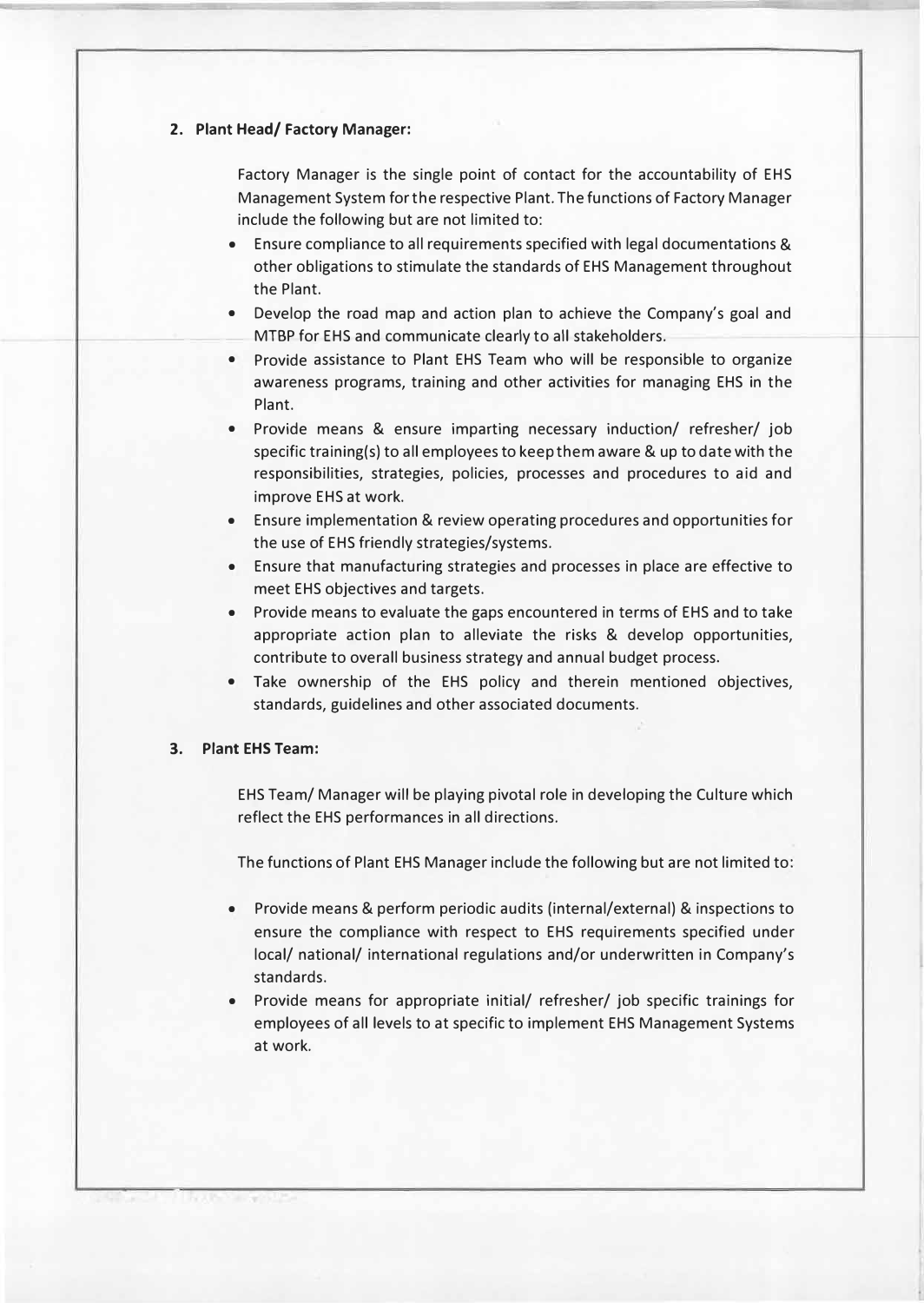- Develop emergency preparedness by providing means for performing periodic mock drills on fire-fighting, rescue operations, emergency operations, first-aid, etc.
- Maintain & periodically review the Plant Safety Committee Structure for active & equal participation from Union and Management.
- Schedule & provide means to organize Safety Committee Meetings.
- Ensure that detailed & updated operating procedures are provided & maintained for all modes of operations for every Plant process performed therein.
- Provide EHS related training to managers on EHS Management system to review & update procedures formulated upon identifying hazards, associated aspects and take appropriate measures to prevent and/or reduce the risks & impacts.
- Periodically conduct compliance audits under the chairing of respective Plant Head/ Factory Manager and submit the report to the management.
- Identify, document & implement the typical procedures particular to EHS functions applicable for Company's operations. Procedure should be revised & updated periodically to reflect the changes that might take place over time.
- Develop means for investigating unsafe acts/ conditions, near-misses, injuries/illness, fire and/or environmental incidents, enabling the management to take appropriate preventive/corrective action.
- Provide status updates and recommendations to senior management on program and policy development for EHS compliance programs.
- Ensure that the contractors employed to work in and around the installation that involves hazardous processes, materials, environment must be focused to accomplish the desired job tasks without compromising the Health & Safety of all employees.

### **4. Area Owner(s):**

Individual Departments are governed by their predetermined Area Owner(s) who will be responsible for ensuring implementation of EHS in their area(s) either individually or through a Departmental Safety Committee.

Function of Area Owner(s) or Departmental Safety Committee will be:

- Ensure that all statutory requirements must be complied with at all times.
- Ensure that all personnel must use approved safe working procedures without making any risky short-cuts.
- Ensure that all employees are provided basic EHS, fire-fighting, first-aid training and are subjected to general and specific medical checkup on preemployment and thereafter on periodic basis.
- Ensure that all personnel (own or contractors) deployed must be given relevant training before assigning them work.